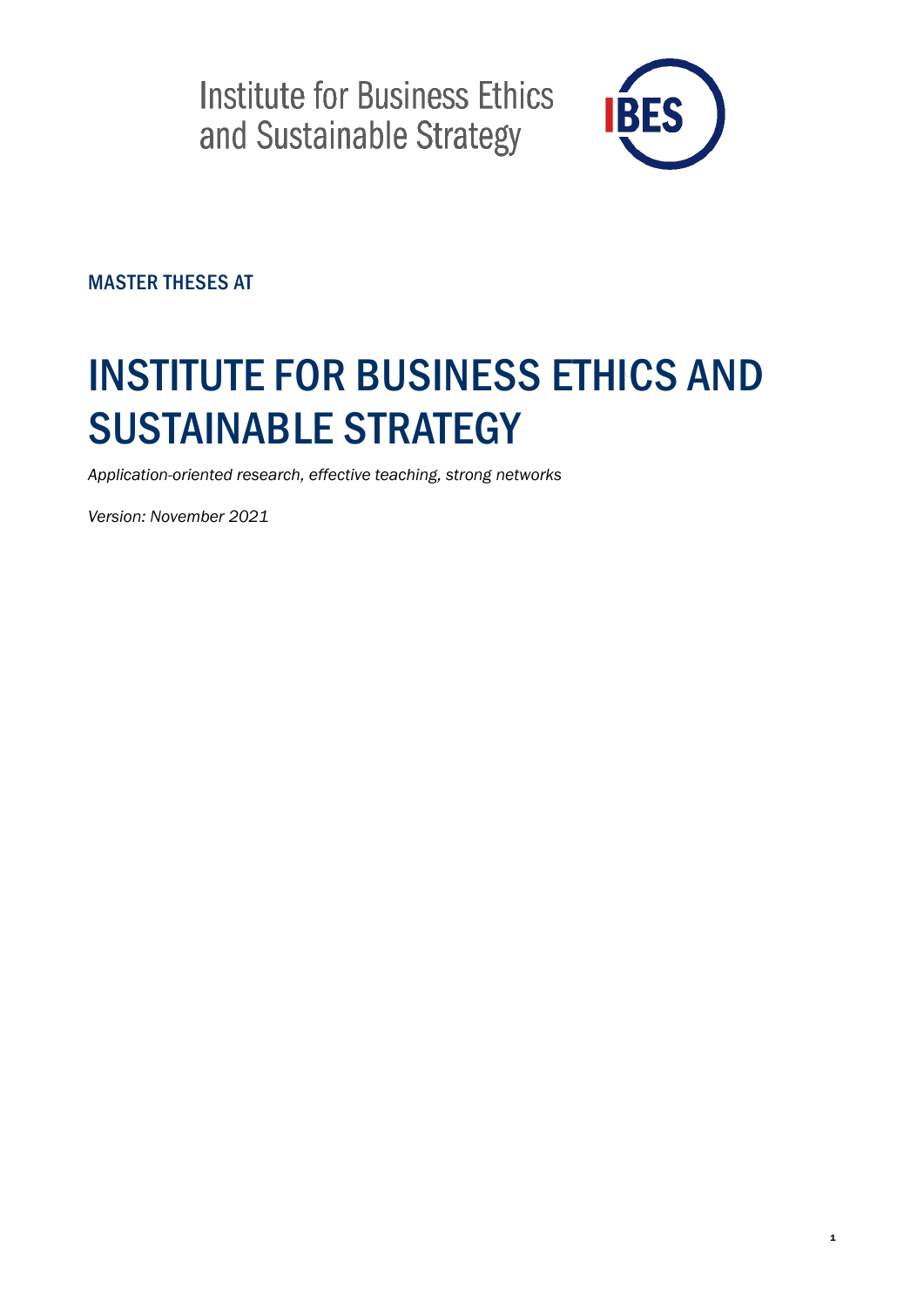

### Table of Contents

| 1. ABOUT THE INSTITUTE FOR BUSINESS ETHICS AND SUSTAINABLE STRATEGY 3 |  |
|-----------------------------------------------------------------------|--|
|                                                                       |  |
|                                                                       |  |
|                                                                       |  |
|                                                                       |  |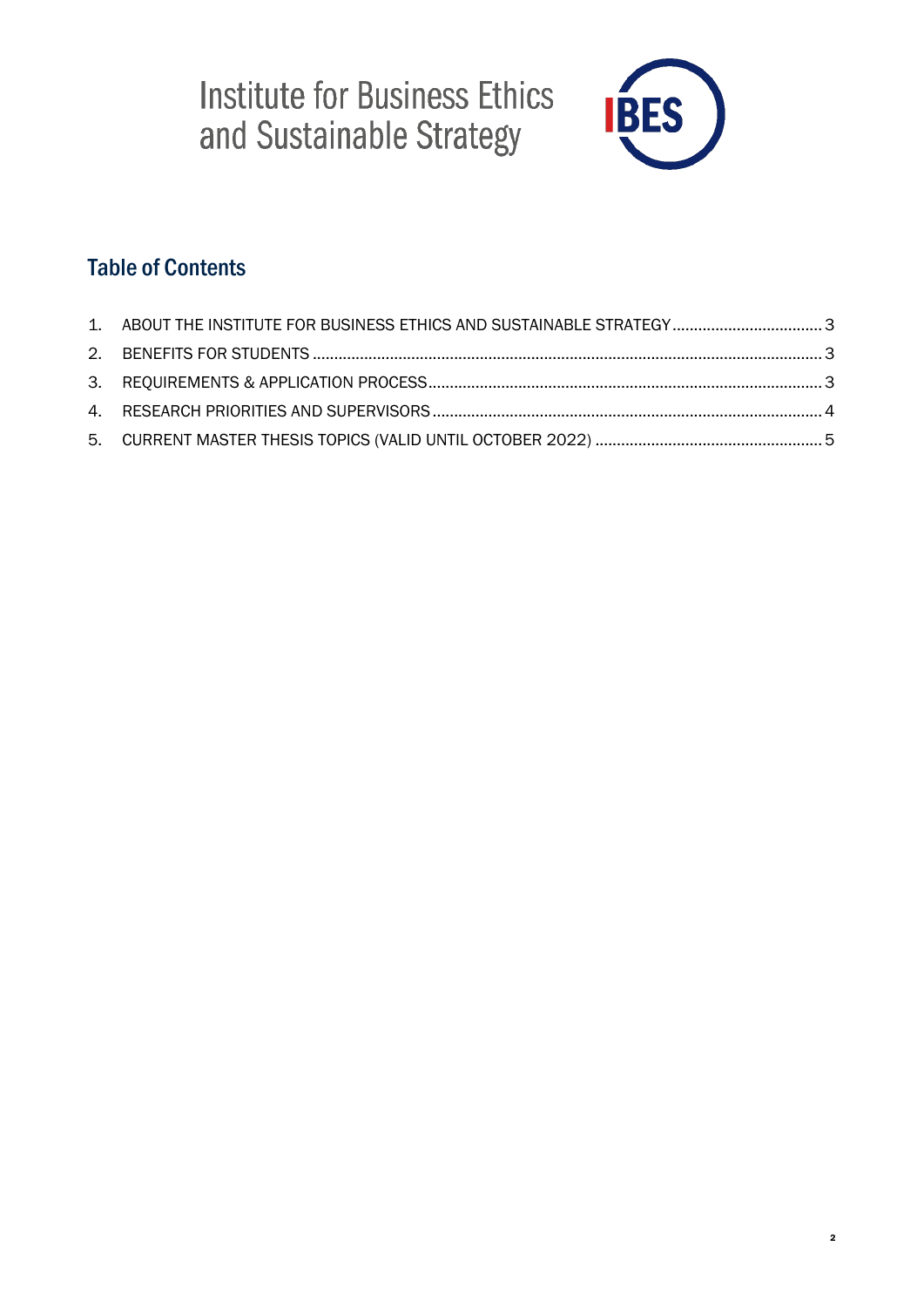

### <span id="page-2-0"></span>1. ABOUT THE INSTITUTE FOR BUSINESS ETHICS AND SUSTAINABLE STRATEGY

The Institute for Business Ethics and Sustainable Strategy (IBES) at Vienna University of Applied Sciences for Management & Communication (FHWien der WKW) is a leading national and internationally renowned research center in the fields of "Business Ethics" and "Sustainability Management". Urgent issues in ecologically, economically and socially sustainable corporate management are examined against the background of relevant topics such as "globalization", "human rights" and "climate change".

A special focus is placed on the areas of "Business Ethics", "Corporate Governance", "Collective Action" and "Sustainability Management". With its work, the Institute for Business Ethics and Sustainable Strategy contributes to a responsible and sustainable transformation of corporate practice.

We offer master students of FHWien the opportunity to write their Master's theses in our center and to acquire key academic research competences

### <span id="page-2-1"></span>2. BENEFITS FOR STUDENTS

Students of all Master's degree programs at FHWien der WKW benefit from the following advantages:

- 1. Collaboration on research in interesting and innovative issues in the fields of "Business Ethics", "Corporate Governance" and "Sustainability Management
- 2. Acquisition of scientific competence through active involvement in ongoing research projects
- 3. Access to
	- renowned local and international companies
	- exclusive academic networks (e.g. George Washington University, INSEAD, WU Vienna)
- 4. Expert Supervision of the Master's thesis, which includes, among other things, targeted support for rigorous methodological implementation

The results of the research projects at IBES are regularly presented at international conferences and published in leading scientific journals. A Master's thesis at IBES promotes students' scientific competence building by teaching them to work on a novel problem in a systematic and structured way. Students are supported both in identifying and sharpening relevant issues from science and business practice and in conducting the empirical research. Outstanding performance in the preparation of the Master's thesis can lead to consideration for publication.

### <span id="page-2-2"></span>3. REQUIREMENTS & APPLICATION PROCESS

Convince us that your Master's thesis meets the thematic and scientific requirements of IBES. An essential prerequisite for this is a high level of interest in the current issues being worked on in the research center (see appendix for current announcements of research topics).

We are looking for ambitious students who would like to deal with a clearly defined research question within the IBES topics. Students should have the ability to conduct a systematic literature search on their own and to answer a clearly defined research question in a structured way. From the empirical results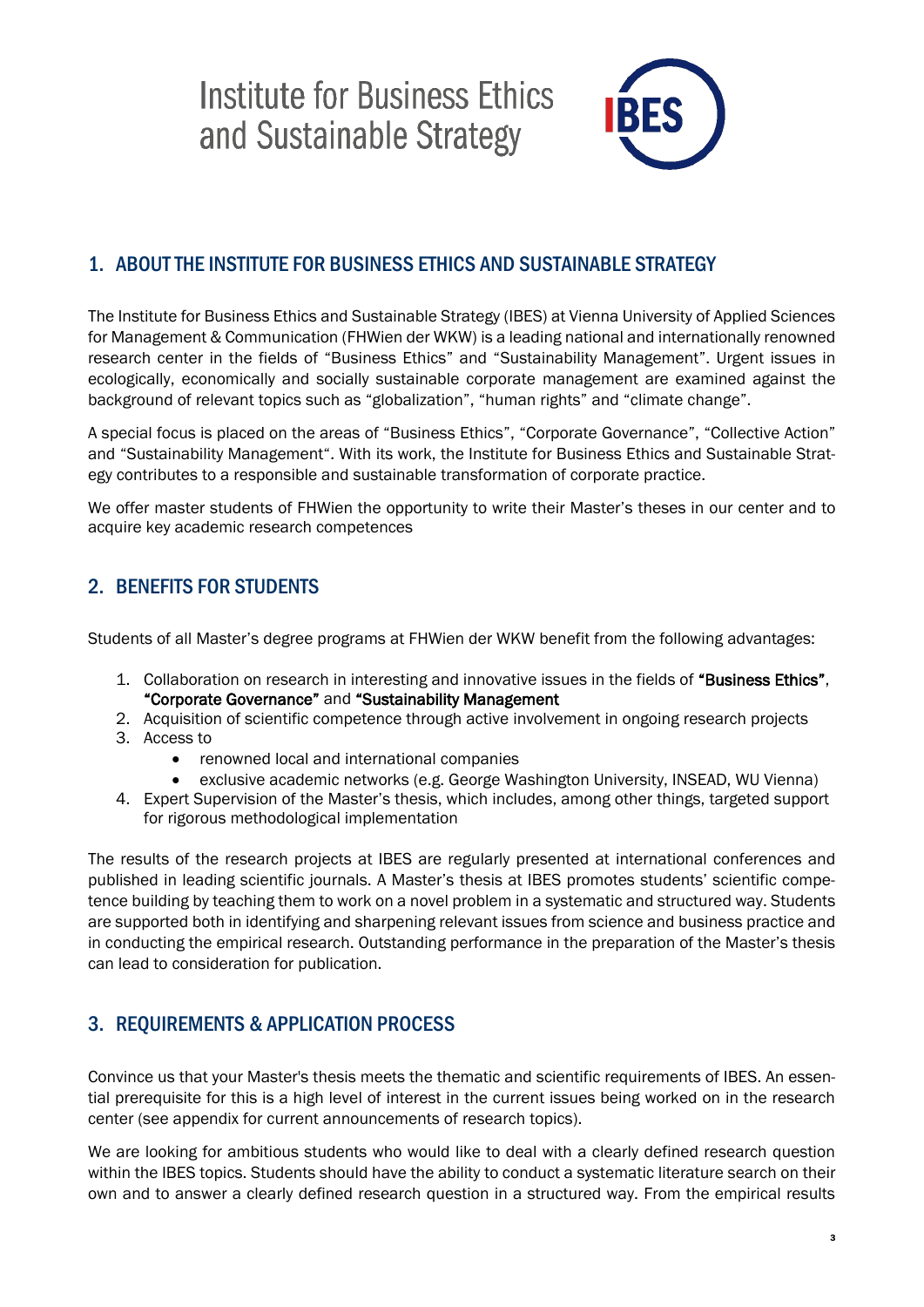

they will derive possible solutions for the identified problem and discuss theoretical and practical implications.

If you have demonstrated very good performance in your Bachelor's program as well as very good English skills and already have some experience in writing a scientific paper (e.g. seminar paper, Bachelor's thesis), then we would be very pleased to receive your application.

Students who are interested in working on one of the topics described below can contact Dr. Daniela Ortiz [\(daniela.ortiz@fh-wien.ac.at\)](mailto:daniela.ortiz@fh-wien.ac.at). Contact should be made early, i.e. ca. one month before submitting the first topic proposal (deadlines will be announced in the respective program).

Your email should include:

- your CV
- a short explanation of why you are interested in the specific topic and which research question you would like to work on (max. one page incl. bibliography).

Please note that a prerequisite for acceptance of your thesis proposal is accepting the terms of our Supervision Agreement.

### <span id="page-3-0"></span>4. RESEARCH PRIORITIES AND SUPERVISORS

### Research Priorities Business Ethics and Sustainability Management

### (see chapter 5 for current master thesis topics)

The research areas of Business Ethics and Sustainability Management focus on "Collective Action" and "Strategic CSR and Sustainability Management":

#### Collective Action

One focus of the IBES is on answering the question of what framework conditions and incentives are needed to enable companies to create voluntary social or environmental standards for their industries or to tackle concrete social problems together in partnerships of responsibility. In addition, necessary concepts for managing and measuring the success of these partnerships are researched and developed.

### **Strategic CSR and Sustainability Management**

In cooperation with companies, governmental and non-governmental organizations, the advantages and limitations of instrumental approaches in the field of "sustainability and CSR management" are being researched. In this context, it is also investigated how such concepts can be successfully operationalized and implemented.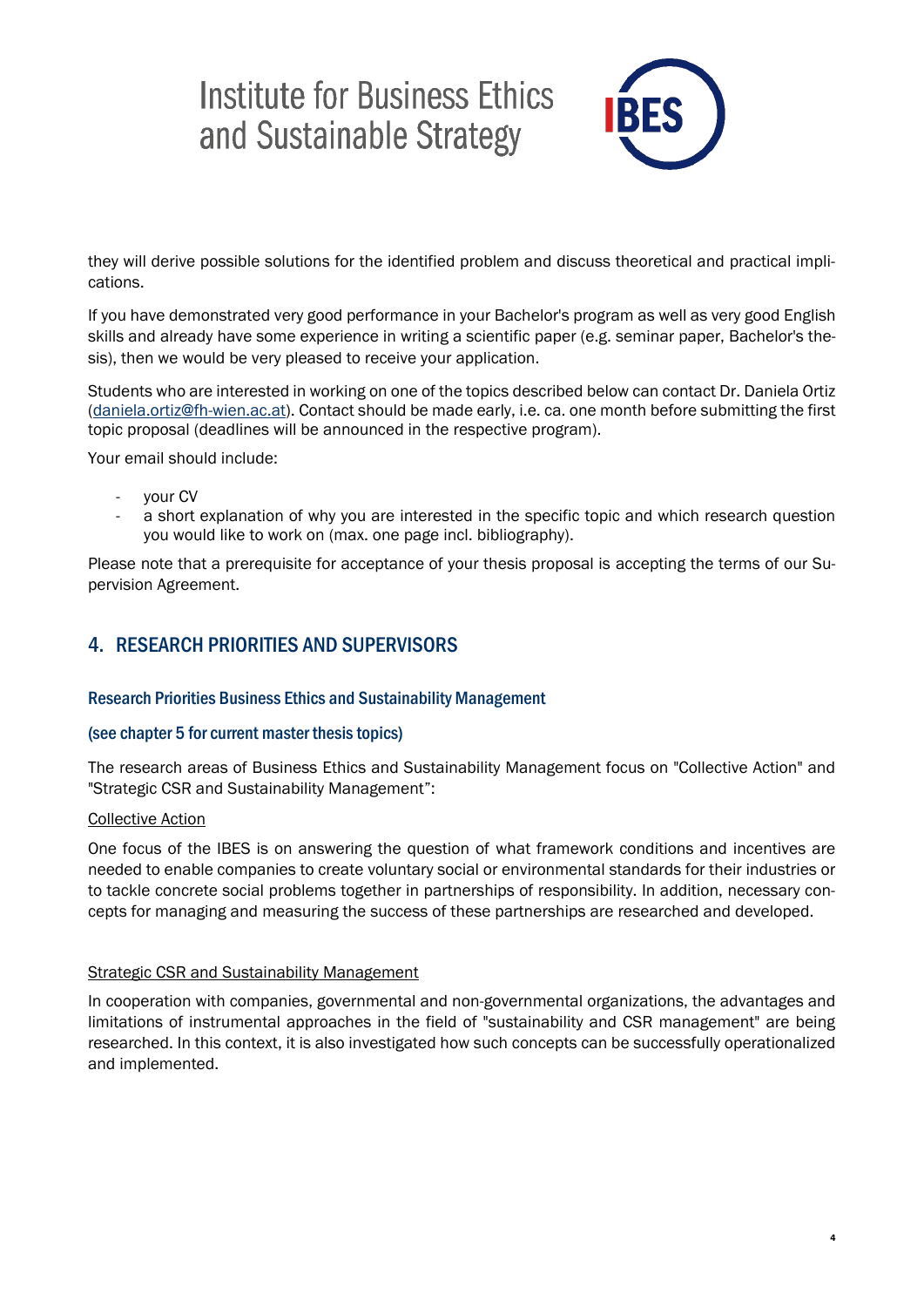

### **Supervisors**

Prof. Dr. Markus Scholz (markus.scholz@fh-wien.ac.at)

Dr. Daniela Ortiz (daniela.ortiz@fh-wien.ac.at) Office hours during the winter semester: Thursdays, 16:00 – 17:30 (by appointment)

Team TransformS Katharina Salomon, MSc [\(katharina.salomon@fh-wien.ac.at\)](mailto:katharina.salomon@fh-wien.ac.at)

Maria Riegler, MA [\(maria.riegler@fh-wien.ac.at\)](mailto:maria.riegler@fh-wien.ac.at)

Team CARe Melanie Rainer, MSc. [\(melanie.rainer@fh-wien.ac.at](mailto:melanie.rainer@fh-wien.ac.at)

[https://ibes.fh-wien.ac.at](https://ibes.fh-wien.ac.at/)

### <span id="page-4-0"></span>5. CURRENT MASTER THESIS TOPICS (VALID UNTIL OCTOBER 2022)

### Research priorities: Business Ethics & Sustainability Management

The following two topics are supervised by members of the City of Vienna Competence Team *Change for Corporate Sustainability*. For more information about the Competence Team and its projects please visit <https://ibes.fh-wien.ac.at/en/transforms/>

### Topic 1: The management of sustainability-oriented innovation processes

In order to achieve the goals of sustainable development, as formulated in the United Nations' Agenda 2030 - the so-called Sustainable Development Goals or SDG - innovations are needed that are geared to the creation, redesign, adaptation and dissemination of environmentally sound and socially relevant technologies. These are referred to as "sustainability-related" or "sustainability-oriented innovations". According to the definition of Adams et al (2016), these include "the deliberate modification of the philosophy and values of an organization and its products, processes or practices (e.g. existing business models) in order to create and realize social and environmental values in addition to economic goals". As an example, a business model innovation takes place when a company decides to move away from mere productselling to providing of a service (e.g., leasing of hardware, offering mobility as a service) in order to reduce waste production, as well as energy and material consumption.

The management of these innovations presents companies with major challenges. Among other things, the change towards more sustainability in companies requires the development of new strategies and skills to integrate the environmental and social requirements of different stakeholders into daily business operations. The goal of the thesis is to derive a theoretically and practically relevant question from a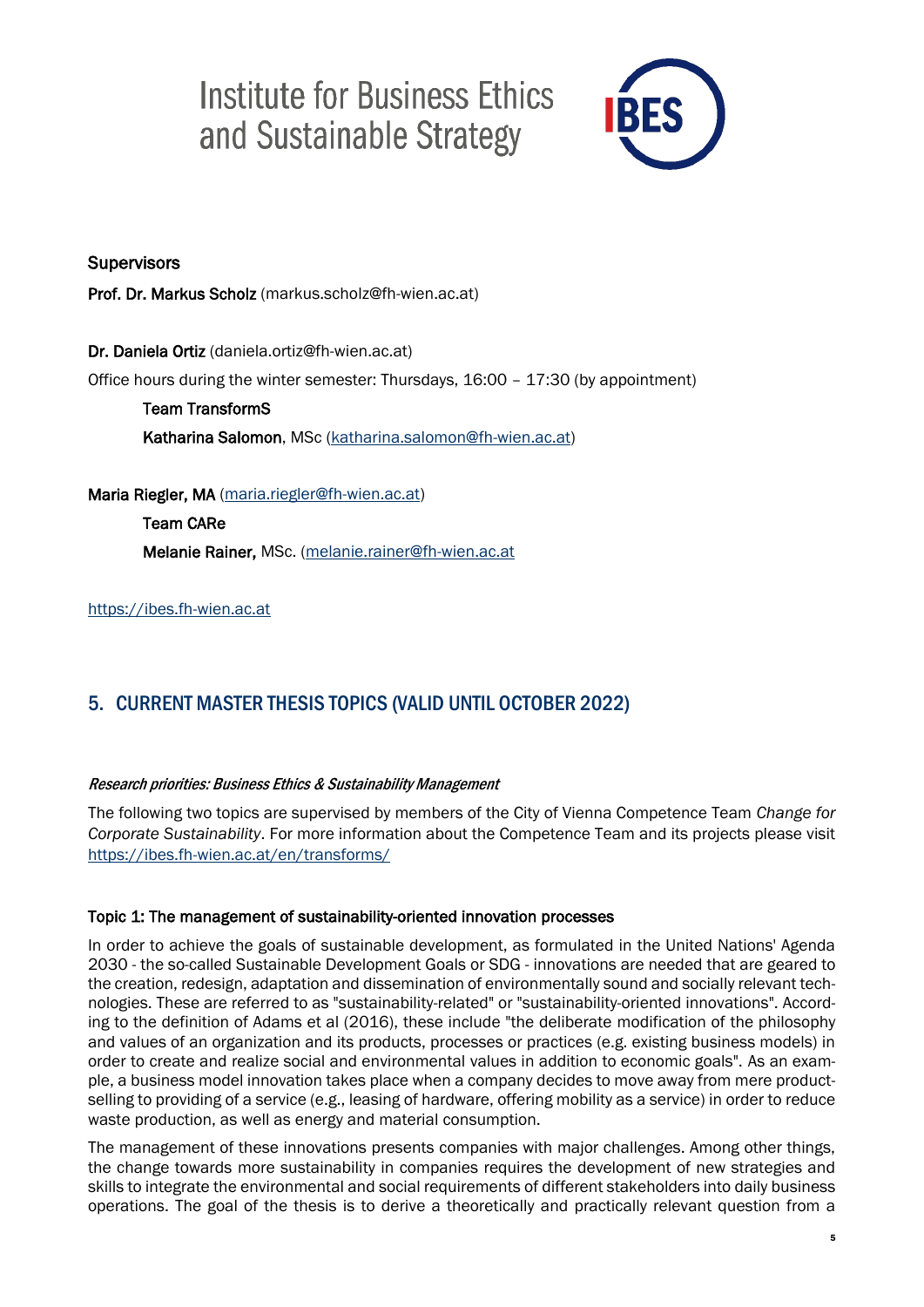

concrete challenge for companies in the implementation of these processes (e.g. in the application area of the Circular Economy) and to develop it - based on the current state of scientific knowledge.

#### Introductory literature:

- Adams, R., Jeanrenaud, S., Bessant, J., Denyer, D. & Overy, P. (2016). Sustainability-oriented Innovation: A systematic review*. International Journal of Management Reviews*, 18(2), 180 – 205.
- Gordon, G., Nelke, A. (Hrsg.) (2017). CSR und Nachhaltige Innovation Zukunftsfähigkeit durch soziale, ökonomische und ökologische Innovationen. Berlin: Springer.
- Inigo, E. A., Albareda, L., & Ritala, P. (2017). Business model innovation for sustainability: exploring evolutionary and radical approaches through dynamic capabilities. Industry and Innovation, 24(5), 515–542. https://doi.org/10.1080/13662716.2017.1310034
- Jay, J., Gerard, M. (2015). Accelerating the theory and practice of sustainability-oriented innovation. *MIT Sloan Research* Paper No.5148-15. 1-102. Available at <http://dx.doi.org/10.2139/ssrn.2629683>
- Klewitz, J. & Hansen, E.G. (2014). Sustainability-oriented innovation of SMEs: a systematic review. *Journal of Cleaner Production*, 1 – 19. Available at <http://dx.doi.org/10.1016/j.jclepro.2013.07.017>
- Mousavi, S., Bossink, B. & van Vliet, M. (2018). Microfoundations of companies' dynamic capabilities for environmentally sustainable innovation: Case study insights from high-tech innovation in science-based companies. *Business Strategy and the Environment*, 28(2), 366-387. Available at <https://doi.org/10.1002/bse.2255>
- Schaltegger, S., Lüdeke-Freund, F., Hansen, E.G. (2012). Business cases for sustainability: the role of business model innovation for corporate sustainability. *International Journal of Innovation and Sustainable Development*, 6(2), 95 – 119.

#### Topic 2: Promotion and development of Organizational Capabilities for Sustainability

In order to achieve competitive advantages from the pursuit of a sustainable development (e.g., according to the Agenda 2030 or Sustainable Development Goals), companies must generate and implement economically, ecologically and socially sustainable product, process or business model innovations. As an example, a business model innovation takes place when a company decides to move away from mere product-selling to providing of a service (e.g., leasing of hardware, offering mobility as a service) in order to reduce waste production, as well as energy and material consumption. These innovations contribute to an increasing pressure for organizational change in small, medium and large companies. In particular, this often requires companies to implement strategic change (see Benn et al., 2018). This type of change requires specific entrepreneurial skills at the individual and organizational level, which companies in most cases have to build up.

Among these skills are the organizational capabilities that are defined as a "high-level routine (or collection of routines) that, together with its implementing input flows, confers upon an organization's management a set of decision options for producing significant outputs of a particular type" (Winter, 2003, p. 991). A specific subtype of them are the so-called Dynamic Capabilities for Sustainability that are applied in the context of sustainability-related change processes (see Amui et al., 2017). Dynamic Capabilities are those organizational capabilities that enable a company to adapt its resource and competence basis to changing environmental conditions. Among other things, these competencies are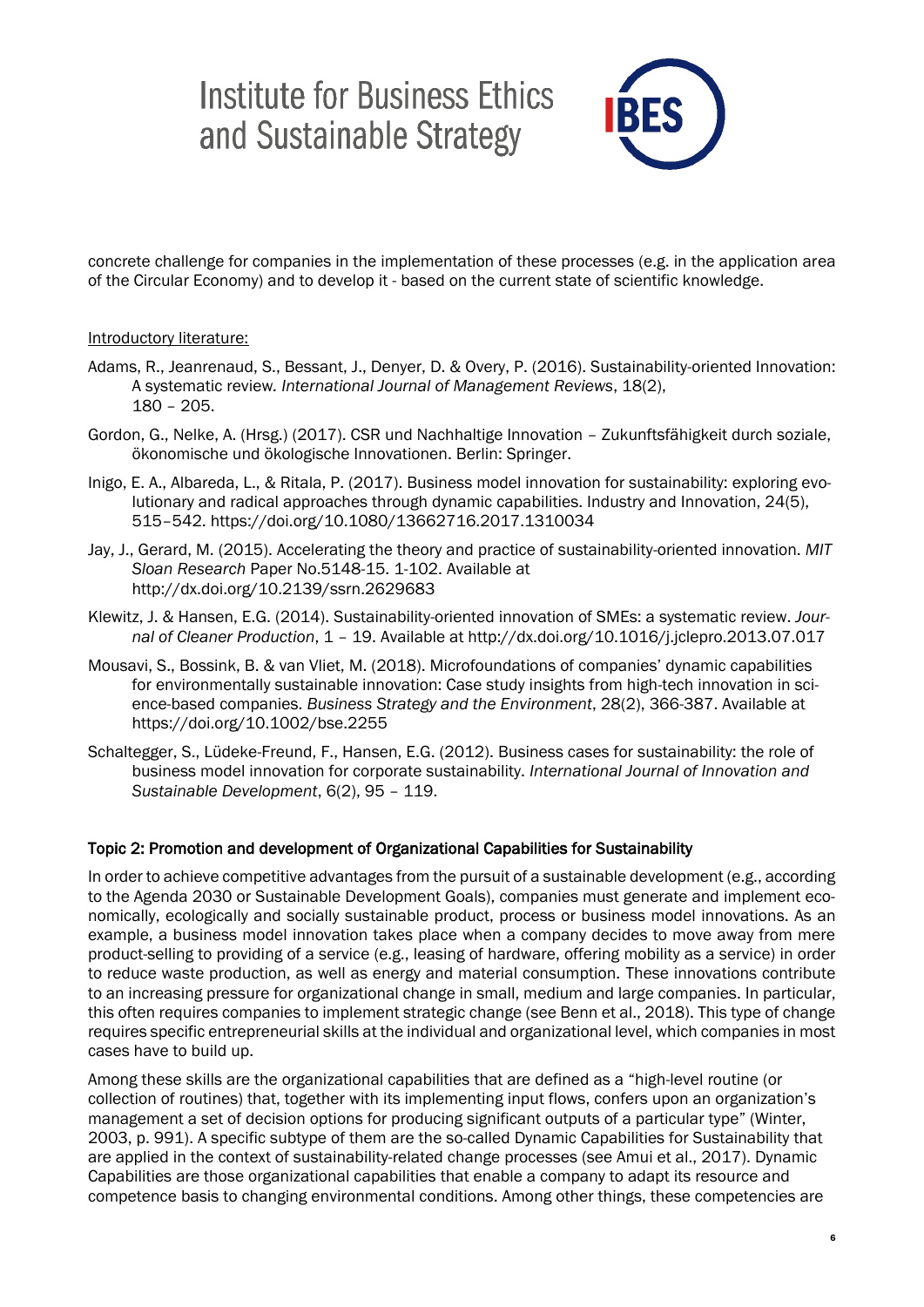

intended to support companies in (1) recognizing the need for change, (2) generating innovation and change ideas that can be (3) implemented in line with the corporate strategy (see Teece, 2007; 2014).

In the context of the final thesis, concrete case studies will be used to investigate in more detail what these types of competencies consist of and how they can be fostered and developed. The goal of the thesis could be to focus on a type of Organizational Capabilities and to analyze its microfoundations, antecedents and consequences. Alternatively, students can perform research on specific Dynamic Capabilities for Sustainability that are engaged in one of the three underlying processes - sensing, seizing, reconfiguring (see Teece, 2007). In addition, they could also analyze the antecedents that enable the Dynamic Capabilities for Sustainability at the different levels of analysis - organizational, individual and environmental (see Schilke et al., 2018).

#### Introductory literature:

- Adams, R., Jeanrenaud, S., Bessant, J., Denyer, D. & Overy, P. (2016). Sustainability-oriented Innovation: A systematic review. *International Journal of Management Reviews*, 18(2), 180 – 205.
- Castiaux, A. (2012). Developing Dynamic Capabilities to meet sustainable development challenges. *International Journal of Innovation Management,* 16(6), 1-16. Available at <https://doi.org/10.1142/S1363919612400130>
- Dangelico, R.M., Devashish, P. & Pontrandolfo, P. (2017). Green Product Innovation in Manufacturing Firms: A Sustainability-Oriented Dynamic Capability Perspective. *Business Strategy and the Environment*, 26 (4), 490-506. Available at <https://doi.org/10.1002/bse.1932>
- Inigo, E. A., Albareda, L., & Ritala, P. (2017). Business model innovation for sustainability: exploring evolutionary and radical approaches through dynamic capabilities. *Industry and Innovation*, *24*(5), 515–542. https://doi.org/10.1080/13662716.2017.1310034
- Hutterer, P. (2013). *Dynamic Capabilities und Innovationsstrategien – Interdependenzen in Theorie und Praxis*. Wiesbaden: Springer
- Mousavi, S., Bossink, B. & van Vliet, M. (2018). Microfoundations of companies' dynamic capabilities for environmentally sustainable innovation: Case study insights from high-tech innovation in science-based companies. *Business Strategy and the Environment*, 28(2), 366-387. Available at: <https://doi.org/10.1002/bse.2255>
- Schilke, O., Hu, S., & Helfat, C. E. (2018). Quo Vadis, Dynamic Capabilities? A Content-Analytic Review of the Current State of Knowledge and Recommendations for Future Research. *Academy of Management Annals*, *12*(1), 390–439. https://doi.org/10.5465/annals.2016.0014
- Strauss, K., Lepoutre, J., & Wood, G. (2017). Fifty shades of green: How microfoundations of sustainability dynamic capabilities vary across organizational contexts. *Journal of Organizational Behavior*, *38*(9), 1338–1355.<https://doi.org/10.1002/job.2186>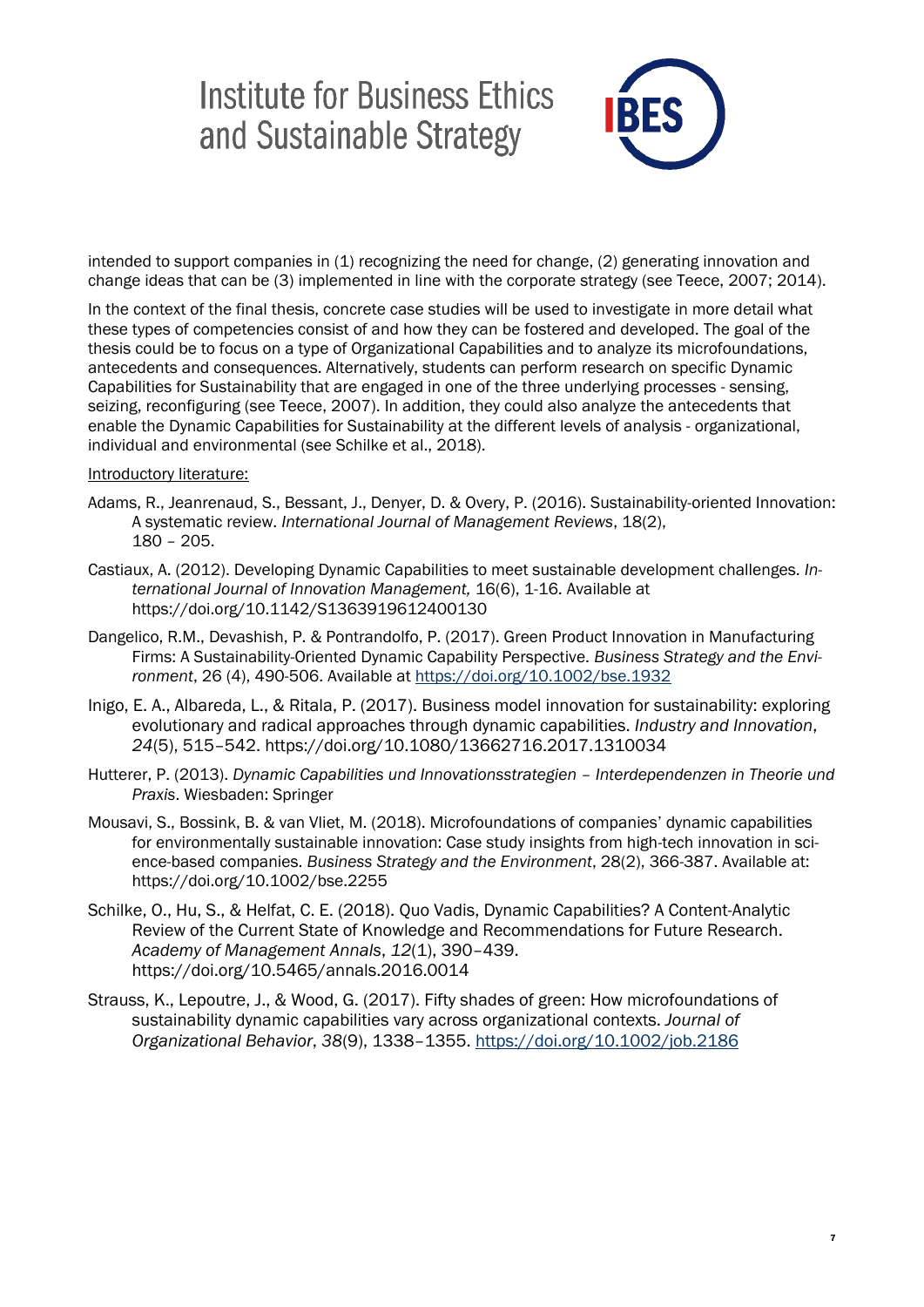

The following topics are supervised by members of the Endowed Chair for Business Ethics & Corporate Governance and / or the team of the Josef Ressel Centre for Collective Action and Responsible Partnerships. For more information about the Competence Team and its projects please visit https://ibes.fhwien.ac.at/josef-ressel-zentrum-care/

### Topic 3: Managing Collective Action Initiatives: Trust and Leadership

Collective action initiatives can be divided into at least two forms: (1) Creation of standards and (2) partnerships of responsibility. The first form refers to "voluntary, private, non-state industry and cross-industry codes that specify the responsibilities of global firms for addressing labor practices, environmental performance, and human rights policies" (Vogel, 2010: 68). The second form refers to "an interorganizational effort to address problems too complex and too protracted to be resolved by unilateral organizational action" (Gray & Wood, 1991: 4).

Successful management of collective action initiatives requires that companies, usually in a competitive environment, work together with their competitors and other stakeholders to achieve a common goal that benefits not only themselves but - to a certain extent - their industry or even society as a whole. In such a heterogeneous context, traditional management techniques are not sufficient. Alternative stakeholder management approaches are therefore necessary. Open questions are, for example, how trust can be established between different stakeholders (e.g. companies and NGOs) and which characteristics, leadership and moderation techniques are crucial for the successful management of such an initiative.

#### Literature:

- Mena, S. & Palazzo, G. (2012). Input and Output Legitimacy of Multi-Stakeholder Initiatives. *Business Ethics Quarterly*, 22(3), 527–556.
- Pattberg, P. & Widerberg, O. (2016). Transnational Multistakeholder Partnerships for Sustainable Development: Conditions for Success. *Ambio*, 45(1), 42–51.
- Sloan, P. & Oliver, D. (2013). Building Trust in Multi-Stakeholder Partnerships: Critical Emotional Incidents and Practices of Engagement*. Organization Studies*, 34(12), 1835–1868.
- Stadtler, L. & van Wassenhove, L. N. (2016). Competition as a Paradox: Integrative Approaches in a Multi-Company, Cross-Sector Partnership. *Organization Studies*, 37(5), 655–685.
- Vogel, D. (2008). Private Global Business Regulation. *Annual Review of Political Science*, 11, 261–282.

#### Topic 4: Evaluating Collective Action Initiatives: Strengths and shortcomings of current approaches

Collective action initiatives have emerged as a significant element of the contemporary governance landscape of business responsibility towards society and the environment. They are collaborative and sustained processes of cooperation among companies and other stakeholders. The Bangladesh Accord on Fire and Building Safety and Let's Go for Zero are examples of one long-standing and influential, and one very recent collective action initiative.

Scholars agree that collective action initiatives should be evaluated in order to guarantee their accountability and effectiveness (e.g. Pattberg & Widerberg, 2016). At the same time, expertise about how to evaluate collective action initiatives is currently limited (see e.g. van der Ven et al., 2017; Barkemeyer et al., 2015; Vogel, 2010). The proposed master thesis would discuss a small number of current approaches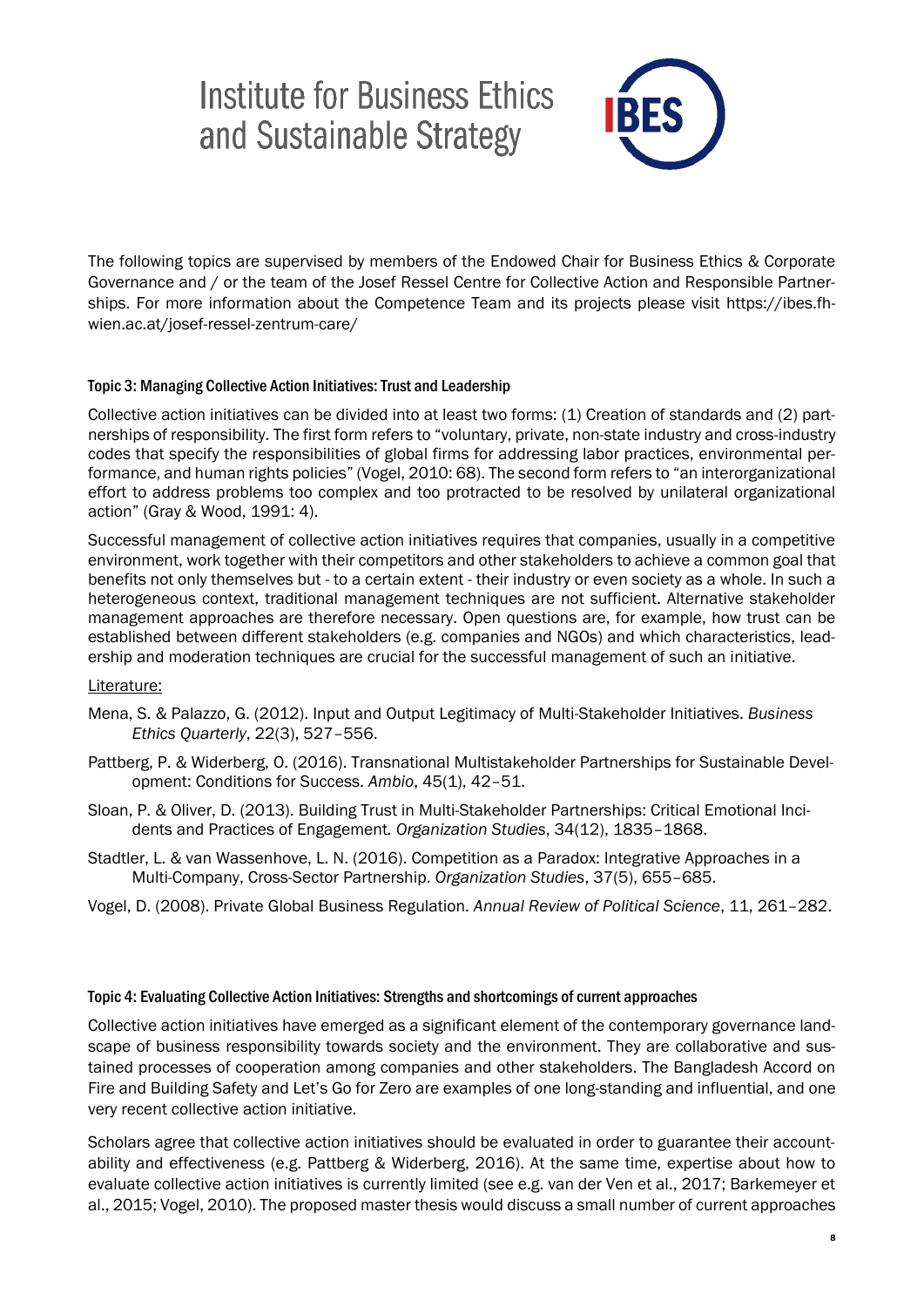

towards evaluating collective action initiatives, such as e.g. the MSI Evaluation Tool (MSI Integrity & International Human Rights Clinic at Harvard Law School 2017) and would evaluate the effectiveness of at least one collective action initiative, in order to advance knowledge on strengths and shortcomings of current evaluation approaches.

### Literature:

Barkemeyer, R., Preuss, L., & Lee, L. 2015. On the effectiveness of private transnational governance regimes: Evaluating corporate sustainability reporting according to the Global Reporting Initiative*. Journal of World Business*, 50(2): 312–325.

MSI Integrity & International Human Rights Clinic at Harvard Law School 2017. MSI evaluation tool, v.1.0. Available at [http://www.msi-integrity.org/wpcontent/uploads/2017/11/MSI\\_Evalua](http://www.msi-integrity.org/wpcontent/uploads/2017/11/MSI_Evaluation_Tool_2017.pdf)[tion\\_Tool\\_2017.pdf,](http://www.msi-integrity.org/wpcontent/uploads/2017/11/MSI_Evaluation_Tool_2017.pdf) 2017.

Pattberg, P. & Widerberg, O. (2016). Transnational Multistakeholder Partnerships for Sustainable Development: Conditions for Success. *Ambio*, 45(1), 42–51.

van der Ven, H., Bernstein, S., & Hoffmann, M. 2017. Valuing the contributions of nonstate and subnational actors to climate governance. *Global Environmental Politics*, 17(1): 1–20.

Vogel, D. 2010. The private regulation of global corporate conduct: Achievements and limitations. *Business & Society*, 49(1): 68–87.

### Topic 5: Political Corporate Responsibility / Corporate Diplomacy / CEO Activism

The first 20 years of the current millennium have been characterized by a global health crisis, global ecological problems (e.g., climate change), hefty business-driven technological disruptions (e.g., big data, AI, digital technology that has the capacity to influence public elections) and a return to nationalism that is often accompanied by human rights violations (e.g. in Belarus, China, Turkey, USA). This unfortunate situation is accompanied by limited capacities of (some) national governments and supra national institutions to efficiently address and regulate these challenges.

Against this background, some management scholars as well as influential shareholders and CEOs argue that business has a distinct *political responsibility* to address these as well as other social and ecological challenges. Some companies already follow this call for political action. Among many other examples, we see companies engaging in private governance processes to create norms for a more responsible and sustainable business (e.g. the Forest Stewardship Council). Other companies use their resources to promote and protect human rights (e.g. freedom of speech) where local governments fail to do so (or even actively violate these rights). In addition, we see companies as well as their upper echelons speaking up confidently in pursuit of promoting their own and sometimes controversial political agendas and religious convictions (e.g., their ideas on abortions, data privacy, immigration, LGBTI\* rights, nationalism, racism etc.).

Clearly, the political activity of companies is not undisputed and creates challenges, reaching from legitimacy to managerial issues. Why would companies have the legitimacy to promote their own political